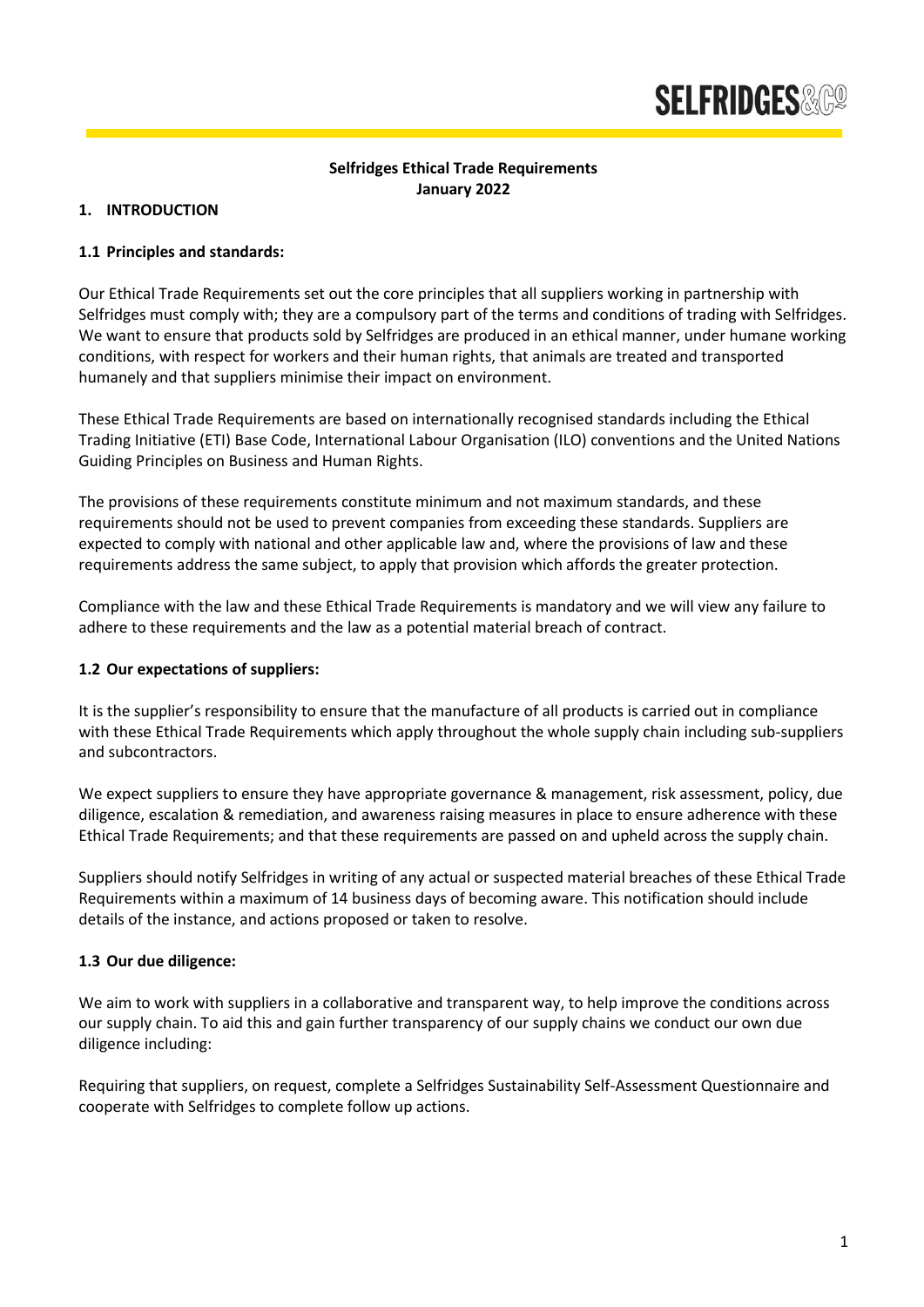In addition, we may conduct further due diligence and request evidence to demonstrate compliance with these Ethical Trade Requirements and local legislation. This may include requesting details and documentation of the measures in place and/or requesting existing audits or commissioning new audits.

# **2. EMPLOYMENT AND WORKING CONDITIONS**

# **2.1 Employment is freely chosen:**

- 2.1.1 There is no forced, bonded or involuntary prison labour.
- 2.1.2 Workers are not required to lodge "deposits" or their identity papers with their employer and are free to leave their employer after reasonable notice.
- 2.1.3 There is no use of modern slavery including human trafficking, and suppliers are compliant with local modern slavery legislation, including but not limited to, the UK Modern Slavery Act 2015.

# **2.2 Freedom of association and the right to collective bargaining are respected:**

- 2.2.1 Workers, without distinction, have the right to join or form trade unions of their own choosing and to bargain collectively.
- 2.2.2 The employer adopts an open attitude towards the activities of trade unions and their organisational activities.
- 2.2.3 Workers' representatives are not discriminated against and have access to carry out their representative functions in the workplace.
- 2.2.4 Where the right to freedom of association and collective bargaining is restricted under law, the employer facilitates, and does not hinder, the development of parallel means for independent and free association and bargaining.

# **2.3 Working conditions are safe and hygienic:**

- 2.3.1 A safe and hygienic working environment shall be provided, bearing in mind the prevailing knowledge of the industry and of any specific hazards. Adequate steps shall be taken to prevent accidents and injury to health arising out of, associated with, or occurring in the course of work, by assessing and minimising, so far as is reasonably practicable, the causes of hazards inherent in the working environment.
- 2.3.2 Workers must not be locked into their places of work and adequate means of fire escape must be provided.
- 2.3.3 Workers shall receive regular and recorded health and safety training, and such training shall be repeated for new or reassigned workers.
- 2.3.4 Access to clean toilet facilities and to potable water, and, if appropriate, sanitary facilities for food storage shall be provided free of charge.
- 2.3.5 In geographically isolated areas of the developing world, where labour is brought in from surrounding areas to semi-permanent/permanent dwelling, the employer shall provide at least a minimum standard of support services, where possible including schooling, medical and health facilities and recreational facilities.
- 2.3.6 Where management provides dedicated transport for the movement of the workforce within the workplace, these shall conform to the minimum standards set down in the appropriate national transport legislation. In the absence of such legislation, the management shall make every reasonable effort to minimise risk to the workforce whilst transporting them.
- 2.3.7 Accommodation, where provided, shall be clean, safe, and meet the basic needs of the workers.
- 2.3.8 Suppliers and their manufacturers should assign responsibility for health and safety to a senior management representative.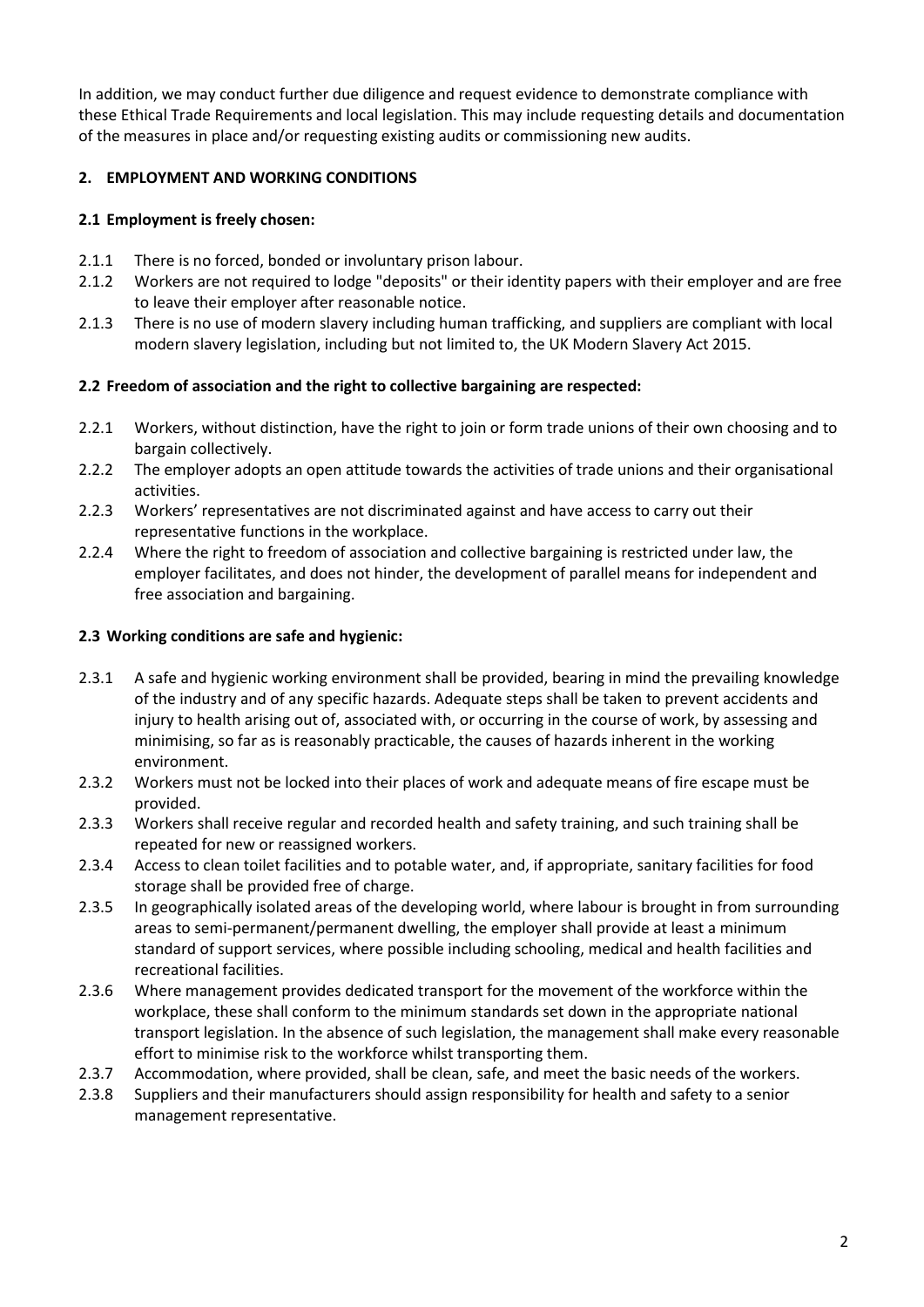## **2.4 Child labour shall not be used:**

- 2.4.1 There shall be no new recruitment of child labour.
- 2.4.2 Suppliers shall develop or participate in and contribute to policies and programmes which provide for the transition of any child found to be performing child labour to enable her or him to attend and remain in quality education until no longer a child. The ILO and the ETI Base Code state that a child is any person younger than 15 years of age, unless local minimum age law stipulates a higher age for work or mandatory schooling, in which case the higher age shall apply.
- 2.4.3 Children and young persons under 18 shall not be employed at night or in hazardous conditions.
- 2.4.4 Supplier's policies and procedures shall conform to the provisions of the relevant ILO standards.

#### **2.5 Living wages are paid:**

- 2.5.1 Wages and benefits outside the European Union paid for a standard working week meet, at a minimum, applicable legal standards or industry benchmark standards, whichever is higher. Wages and benefits within Europe should meet minimum wage standards. In any event wages should always be enough to meet basic needs and to provide some discretionary income.
- 2.5.2 All workers shall be provided with written and understandable information about their employment conditions in respect to wages before they enter employment and about the particulars of their wages for the pay period concerned each time that they are paid.
- 2.5.3 Deductions from wages as a disciplinary measure shall not be permitted nor shall any deductions from wages not provided for by applicable law be permitted without the express permission of the worker concerned. All disciplinary measures should be recorded.

#### **2.6 Working hours are not excessive:**

- 2.6.1 Working hours must comply with applicable laws, collective agreements, and the provisions of 2.6.2 to 2.6.6 below, whichever affords the greater protection for workers. Sub-clauses 2.6.2 to 2.6.6 are based on international labour standards.
- 2.6.2 Working hours, excluding overtime, shall be defined by contract, and shall not exceed 48 hours per week. International standards recommend the progressive reduction of normal hours of work, when appropriate, to 40 hours per week, without any reduction in workers' wages as hours are reduced.
- 2.6.3 All overtime shall be voluntary. Overtime shall be used responsibly, taking into account all the following: the extent, frequency and hours worked by individual workers and the workforce as a whole. It shall not be used to replace regular employment. Overtime shall always be compensated at a premium rate, which is recommended to be not less than 125% of the regular rate of pay.
- 2.6.4 The total hours worked in any 7-day period shall not exceed 60 hours, except where covered by clause 2.6.5 below.
- 2.6.5 Working hours may exceed 60 hours in any 7-day period only in exceptional circumstances where all of the following are met:
	- $\circ$  This is allowed by applicable law;
	- o This is allowed by a collective agreement freely negotiated with a workers' organisation representing a significant portion of the workforce (if there is a collective agreement in place);
	- $\circ$  Appropriate safeguards are taken to protect the workers' health and safety; and
	- o The employer can demonstrate that exceptional circumstances apply such as unexpected production peaks, accidents or emergencies.
- 2.6.6 Workers shall be provided with at least one day off in every 7-day period or, where allowed by applicable law, 2 days off in every 14-day period.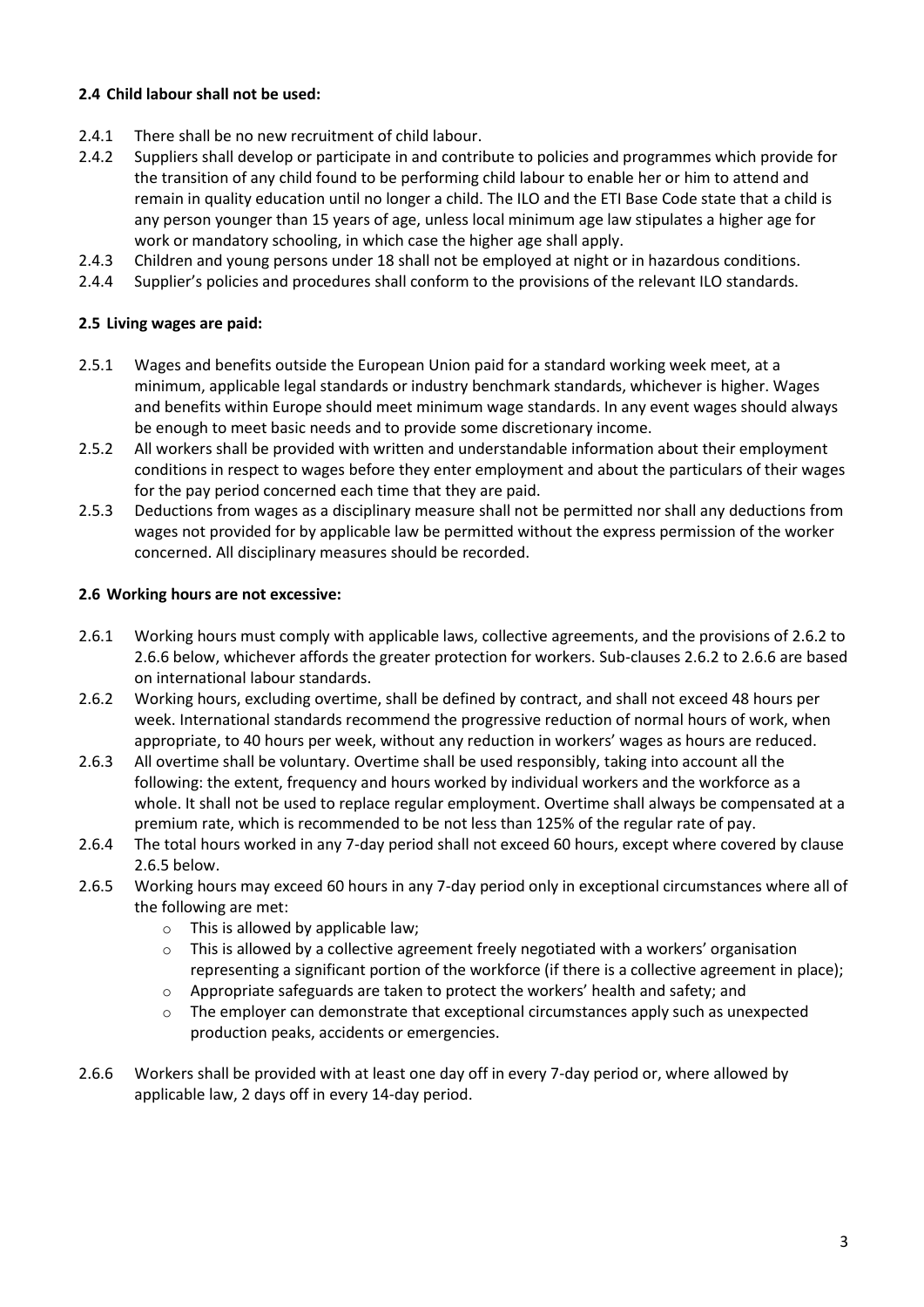### **2.7 No discrimination is practiced:**

2.7.1 There is no discrimination in hiring, compensation, access to training, promotion, termination or retirement based on race, caste, national origin, religion, age, disability, gender, marital status, sexual orientation, union membership or political affiliation.

# **2.8 Regular employment is provided:**

- 2.8.1 To every extent possible work performed must be on the basis of a recognised employment relationship established through applicable law and practice.
- 2.8.2 Obligations to employees under labour or social security laws and regulations arising from the regular employment relationship shall not be avoided through the use of labour-only contracting, subcontracting, or home-working arrangements, or through apprenticeship schemes where there is no real intent to impart skills or provide regular employment, nor shall any such obligations be avoided through the excessive use of fixed- term contracts of employment.

### **2.9 No harsh or inhumane treatment is allowed:**

2.9.1 Physical abuse or discipline, the threat of physical abuse, sexual or other harassment and verbal abuse or other forms of intimidation are prohibited.

# **3. BUSINESS ETHICS**

### **3.1 No bribery or corruption will be tolerated**

- 3.1.1 The offering, paying, soliciting or accepting of bribes including facilitation payments is strictly prohibited.
- 3.1.2 A bribe may involve giving or offering ANY form of gift, consideration, reward or advantage to someone in business or government in order to obtain or retain a commercial advantage or to induce or reward the recipient for acting improperly or where it would be improper for the recipient to accept the benefit.
- 3.1.3 Bribery can also take place where the offer or giving of a bribe is made by or through a third party, e.g. an agent, representative or intermediary.
- 3.1.4 Some examples of bribes are as follows. This is not an exhaustive list:
	- o Gifts with a value above a reasonable level, or travel expenses.
	- o The uncompensated use of company services, facilities or property.
	- o Cash payments, loans, loan guarantees or other credit.
	- $\circ$  The provision of a benefit, such as an educational scholarship or healthcare, to a member of the family of a potential customer/public or government official.
	- o Providing a sub-contract to a person connected to someone involved in awarding the main contract.
	- o Engaging a local company owned by a member of the family of a potential customer/public or government official.
- 3.1.5 Facilitation payments are small payments or fees requested by government officials to speed up or facilitate the performance of routine government action (such as the provision of a visa or customs clearance). Such payments are strictly prohibited.
- 3.1.6 Suppliers and their employees must comply with all applicable anti-bribery and corruption laws. If no such anti- bribery or corruption laws apply or are of a lesser standard to that prescribed in the UK Bribery Act 2010, suppliers, representatives and their employees must adhere to the UK Bribery Act 2010.
- 3.1.7 Suppliers must have in place anti-corruption and bribery procedures to prevent employees or persons associated with its business from committing offences of bribery or corruption.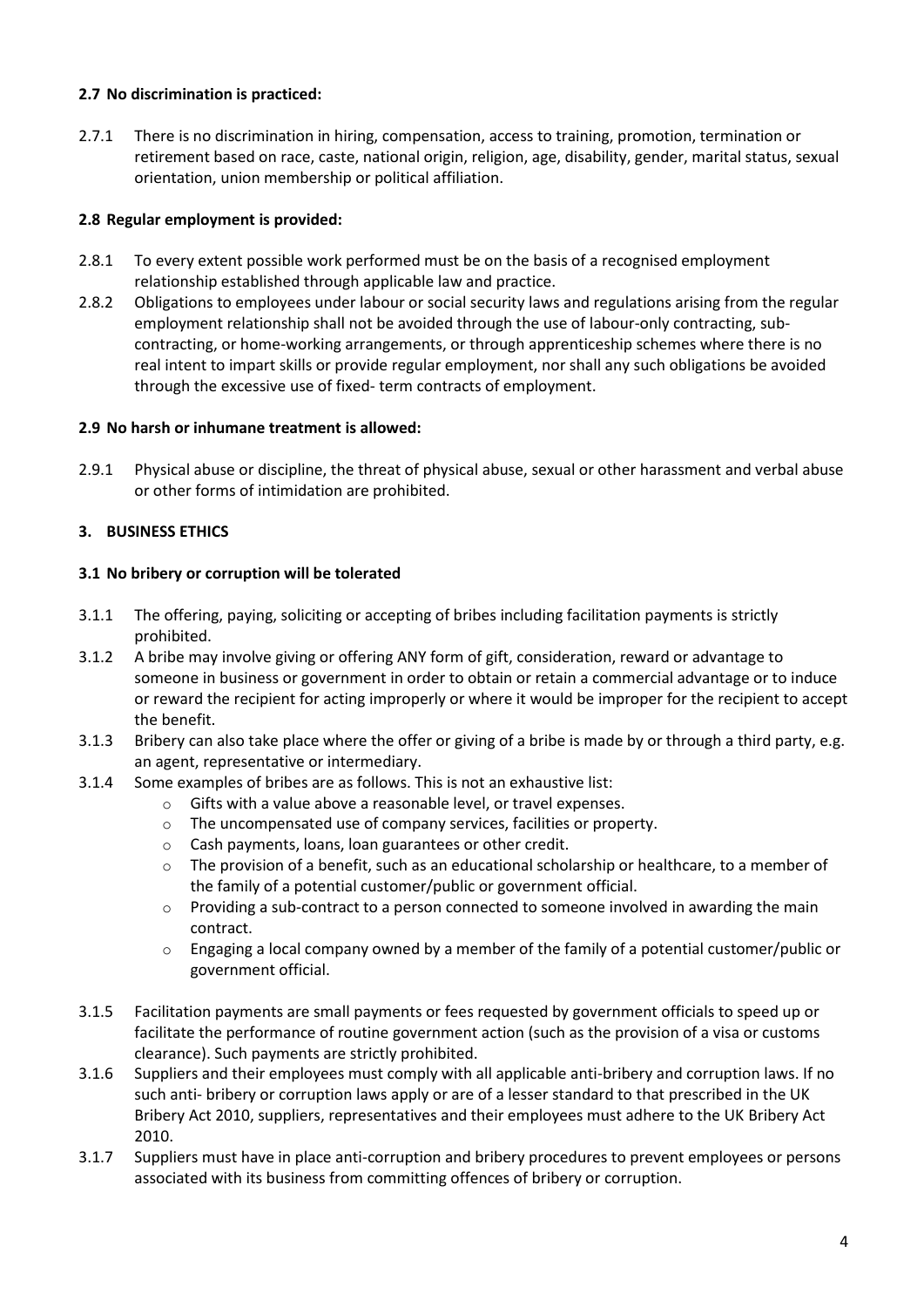3.1.8 Suppliers and representatives will properly implement these procedures into their business and review them regularly to ensure that they are operating effectively.

# **4. ANIMAL WELFARE AND TRANSPORTATION**

## **4.1 Animal welfare:**

- 4.1.1 As a minimum, suppliers shall adhere to five fundamental freedoms as recommended by the World Society for the Protection of Animals (WSPA) which set standards for basic animal welfare. Animals must have:
	- o Freedom from hunger and thirst by ready access to fresh water and an appropriate diet to maintain full health and vigour.
	- $\circ$  Freedom from discomfort by providing an appropriate environment including shelter and a comfortable resting area.
	- $\circ$  Freedom from pain, injury or disease by prevention or rapid diagnosis and treatment.
	- $\circ$  Freedom to express normal behaviour by providing sufficient space, proper facilities and company of the animal's own kind.
	- o Freedom from fear and distress by ensuring conditions and treatment which avoid physical or mental suffering.
- 4.1.2 Suppliers must ensure that staff are skilled and competent in animal husbandry and welfare and have a good working knowledge of the animals in their care.
- 4.1.3 Suppliers must comply with EU and legislation applicable to animal welfare, transportation and slaughter.

# **4.2 Transportation:**

- 4.2.1 In addition, animals must not be transported for longer than 8 hours and should be sourced locally wherever possible, to avoid long journeys to abattoirs.
- 4.2.2 Animals must go directly from farm to slaughter, and not via livestock markets.
- 4.2.3 Animals must have adequate bedding, space and ventilation during the transportation.

# **5. ENVIRONMENT**

Suppliers shall seek to:

- 5.1 Make continuous improvements in their environmental performance and will identify, monitor and minimise the environmental impacts of their operations ideally by using an externally accredited management process.
- 5.2 As a minimum, comply with the requirements of local and international laws and regulations.
- 5.3 Demonstrate improved environmental performance over time, including but not limited to the areas of:
	- o Energy use and greenhouse gas emissions.
	- o Water consumption, in particular in regions of water scarcity.
	- o Effluent generation and water pollution.
	- o Chemical and hazardous substance use.
	- o Air pollution.
	- o Resource use and waste generation.
	- o Biodiversity.
- 5.4 Minimise their use of raw materials, continually looking for more efficient processes and maximise their use of recycled materials.
- 5.5 Reduce waste and continually strive to recycle as much of their waste as possible. Waste shall be disposed of in an efficient, safe and environmentally responsible way and in full compliance with applicable laws.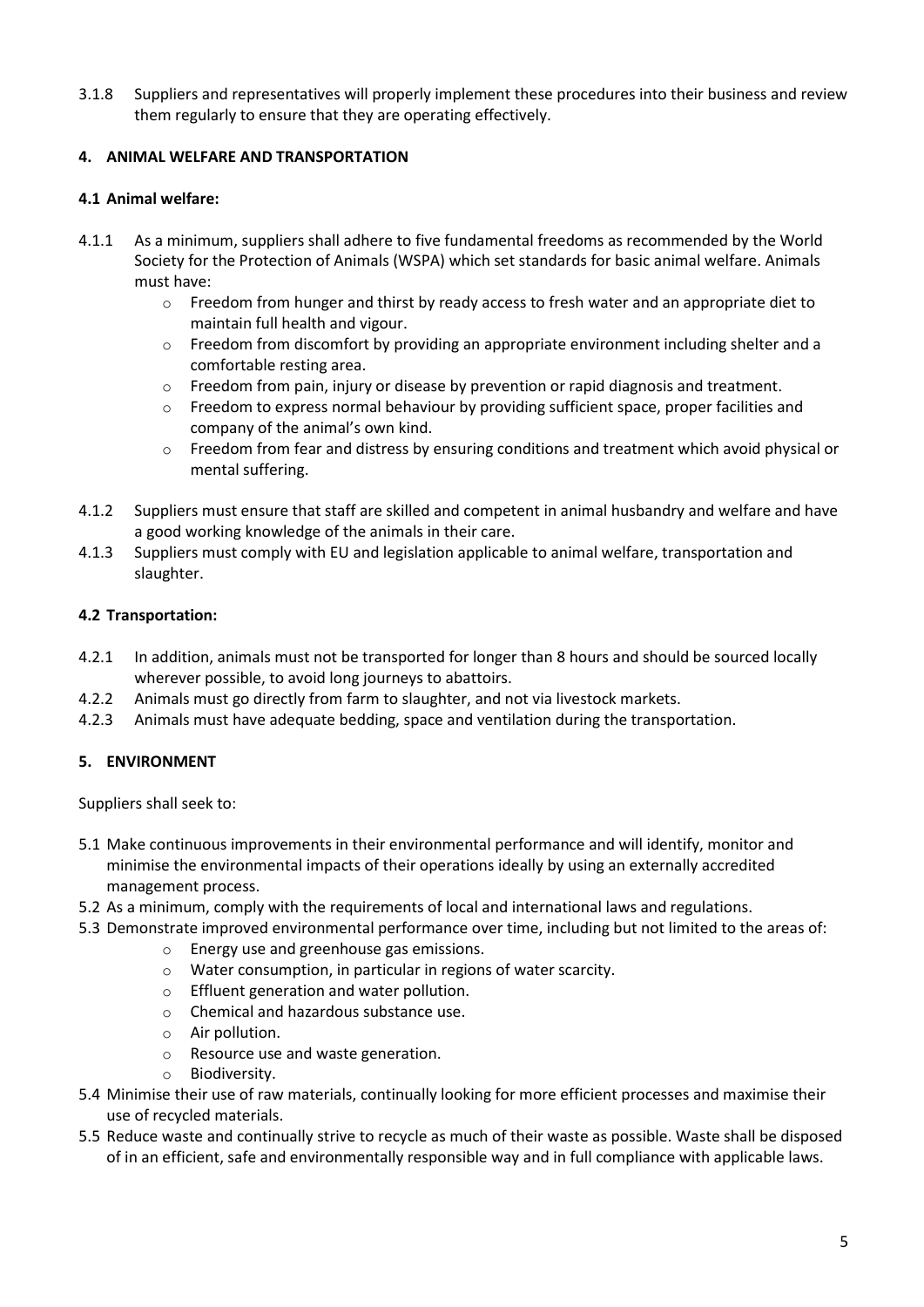- 5.6 Avoid contamination of the local environment and ensure that air, noise and odour pollution is within nationally defined limits.
- 5.7 Innovate to find sustainable alternatives to using fossil fuel-based and non-renewable resources.
- 5.8 Minimise chemical use and abide by international, national and sector specific laws and Codes of Practice for the use of pesticides.

#### **6. MATERIALS AND INGREDIENTS**

#### **6.1 Prohibited products, materials and ingredients for sale or use in our operations:**

- 6.1.1 **Fur:** Products including product trim, made from fur. Fur means any animal skin or part thereof with hair or fur fibres attached thereto, either in its raw or processed state or the pelt of any animal killed for the animal's fur.
- 6.1.1.1 Where animals have not been killed solely for their fur, and where the animals have been treated in line with our animal welfare and transportation requirements, we will accept:
	- $\circ$  Materials clipped, shorn or combed from animals with the exception of rabbit (Including angora rabbit) which is not permitted.
	- o Animal skin or part thereof with hair or fur fibres attached of cow/calf, goat, sheep/lamb with the exception of karakul lamb which is not permitted.
- 6.1.2 **Exotic skins**: Any skin/leather not derived from cow/calf, sheep/lamb, pig, goat and water buffalo.
- 6.1.3 **Exotic feathers**: Any feathers not from the by-product of the poultry industry and not derived from geese, duck, turkey or chicken.
- 6.1.4 **Endangered species:** Plants or animal products listed on CITES Appendix I or the EU Wildlife Trade Regulations Annex A. For any plants or animals on CITES Appendices II or III, suppliers must ensure that all certification is in place and kept with the product (where necessary) and that these products are sustainably and responsibly sourced.

#### 6.1.5 **Project Ocean commitments:**

- o Coral
- o Fish rated '4 (Orange) and 5 (Red)' by the Marine Conservation Society
- o Shark (a.k.a Galuchat, Squalene) including shark oil within beauty products
- o Stingray (a.k.a Galuchat, Shagreen)
- $\circ$  Cosmetic wet wipes including biodegradable or compostable alternatives
- o Plastic straws
- o Products containing microbeads
- o Single-use plastic water bottles or carbonated drinks bottles
- o Single-use plastic cups
- o Plastic carrier bags
- $\circ$  Cosmetics containing plastic-based glitter, defined as solid plastic less than 5mm in diameter, including but not limited to PET, PLA, and 'plant-derived', 'bio plastic' or 'biodegradable' plastic.
- $\circ$  Balloons (incl. biodegradable balloons) for events and visual merchandising and in Goods for Resale
- 6.1.6 **Timber and paper**: Products that do not meet relevant laws including EU Timber Regulations, UK Timber Regulations and UK FLEGT. Suppliers should also:
	- $\circ$  Strive to use recycled, or FSC<sup>®</sup> wood stocks where possible. Timber and paper goods directly purchased for use in our business should be specified recycled or FSC® certified.
- 6.1.7 **Other:**